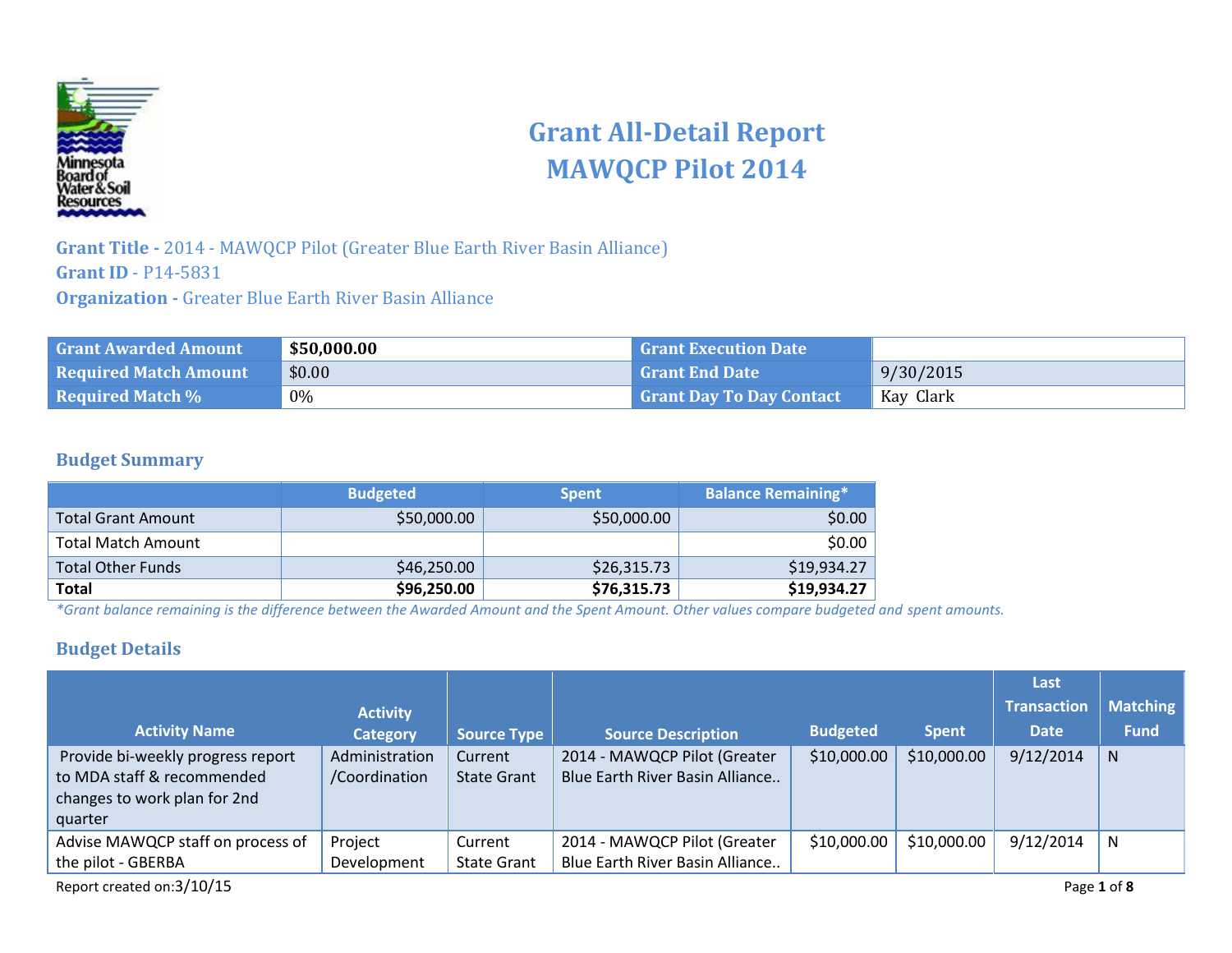|                                             |                       |                    |                                 |                 |              | Last               |                 |
|---------------------------------------------|-----------------------|--------------------|---------------------------------|-----------------|--------------|--------------------|-----------------|
|                                             | <b>Activity</b>       |                    |                                 |                 |              | <b>Transaction</b> | <b>Matching</b> |
| <b>Activity Name</b>                        | <b>Category</b>       | <b>Source Type</b> | <b>Source Description</b>       | <b>Budgeted</b> | <b>Spent</b> | <b>Date</b>        | <b>Fund</b>     |
| Advise MAWQCP staff on process of           | Project               | <b>Other Funds</b> | 2015 - MAWQCP Pilot (Greater    | \$4,750.00      | \$7.00       | 12/23/2014         | ${\sf N}$       |
| the pilot - GBERBA                          | Development           |                    | Blue Earth River Basin Alliance |                 |              |                    |                 |
| Advise MAWQCP staff on process of           | Project               | <b>Other Funds</b> | 2015 - MAWQCP Pilot (Greater    | \$4,750.00      | \$541.67     | 12/23/2014         | N               |
| the pilot - GBERBA                          | Development           |                    | Blue Earth River Basin Alliance |                 |              |                    |                 |
| Advise MAWQCP staff on process of           | Project               | <b>Other Funds</b> | 2015 - MAWQCP Pilot (Greater    | \$4,750.00      | \$739.34     | 12/23/2014         | $\mathsf{N}$    |
| the pilot - GBERBA                          | Development           |                    | Blue Earth River Basin Alliance |                 |              |                    |                 |
| <b>Conduct MAWQCP Assessment Tool</b>       | Technical/Engi        | Current            | 2014 - MAWQCP Pilot (Greater    | \$20,000.00     | \$20,000.00  | 9/12/2014          | N               |
| on fields, establish plans,                 | neering               | <b>State Grant</b> | Blue Earth River Basin Alliance |                 |              |                    |                 |
| recommend practices and solicit             | Assistance            |                    |                                 |                 |              |                    |                 |
| feedback                                    |                       |                    |                                 |                 |              |                    |                 |
| <b>Conduct MAWQCP Assessment Tool</b>       | Technical/Engi        | <b>Other Funds</b> | 2015 - MAWQCP Pilot (Greater    | \$35,000.00     | \$22.40      | 12/23/2014         | N               |
| on fields, establish plans,                 | neering               |                    | Blue Earth River Basin Alliance |                 |              |                    |                 |
| recommend practices and solicit             | Assistance            |                    |                                 |                 |              |                    |                 |
| feedback                                    |                       |                    |                                 |                 |              |                    |                 |
| <b>Conduct MAWQCP Assessment Tool</b>       | Technical/Engi        | <b>Other Funds</b> | 2015 - MAWQCP Pilot (Greater    | \$35,000.00     | \$192.64     | 12/23/2014         | N               |
| on fields, establish plans,                 | neering<br>Assistance |                    | Blue Earth River Basin Alliance |                 |              |                    |                 |
| recommend practices and solicit<br>feedback |                       |                    |                                 |                 |              |                    |                 |
| <b>Conduct MAWQCP Assessment Tool</b>       | Technical/Engi        | <b>Other Funds</b> | 2015 - MAWQCP Pilot (Greater    | \$35,000.00     | \$277.76     | 12/23/2014         | N.              |
| on fields, establish plans,                 | neering               |                    | Blue Earth River Basin Alliance |                 |              |                    |                 |
| recommend practices and solicit             | Assistance            |                    |                                 |                 |              |                    |                 |
| feedback                                    |                       |                    |                                 |                 |              |                    |                 |
| <b>Conduct MAWQCP Assessment Tool</b>       | Technical/Engi        | <b>Other Funds</b> | 2015 - MAWQCP Pilot (Greater    | \$35,000.00     | \$281.64     | 12/23/2014         | N               |
| on fields, establish plans,                 | neering               |                    | Blue Earth River Basin Alliance |                 |              |                    |                 |
| recommend practices and solicit             | Assistance            |                    |                                 |                 |              |                    |                 |
| feedback                                    |                       |                    |                                 |                 |              |                    |                 |
| <b>Conduct MAWQCP Assessment Tool</b>       | Technical/Engi        | <b>Other Funds</b> | 2015 - MAWQCP Pilot (Greater    | \$35,000.00     | \$340.48     | 12/23/2014         | N               |
| on fields, establish plans,                 | neering               |                    | Blue Earth River Basin Alliance |                 |              |                    |                 |
| recommend practices and solicit             | Assistance            |                    |                                 |                 |              |                    |                 |
| feedback                                    |                       |                    |                                 |                 |              |                    |                 |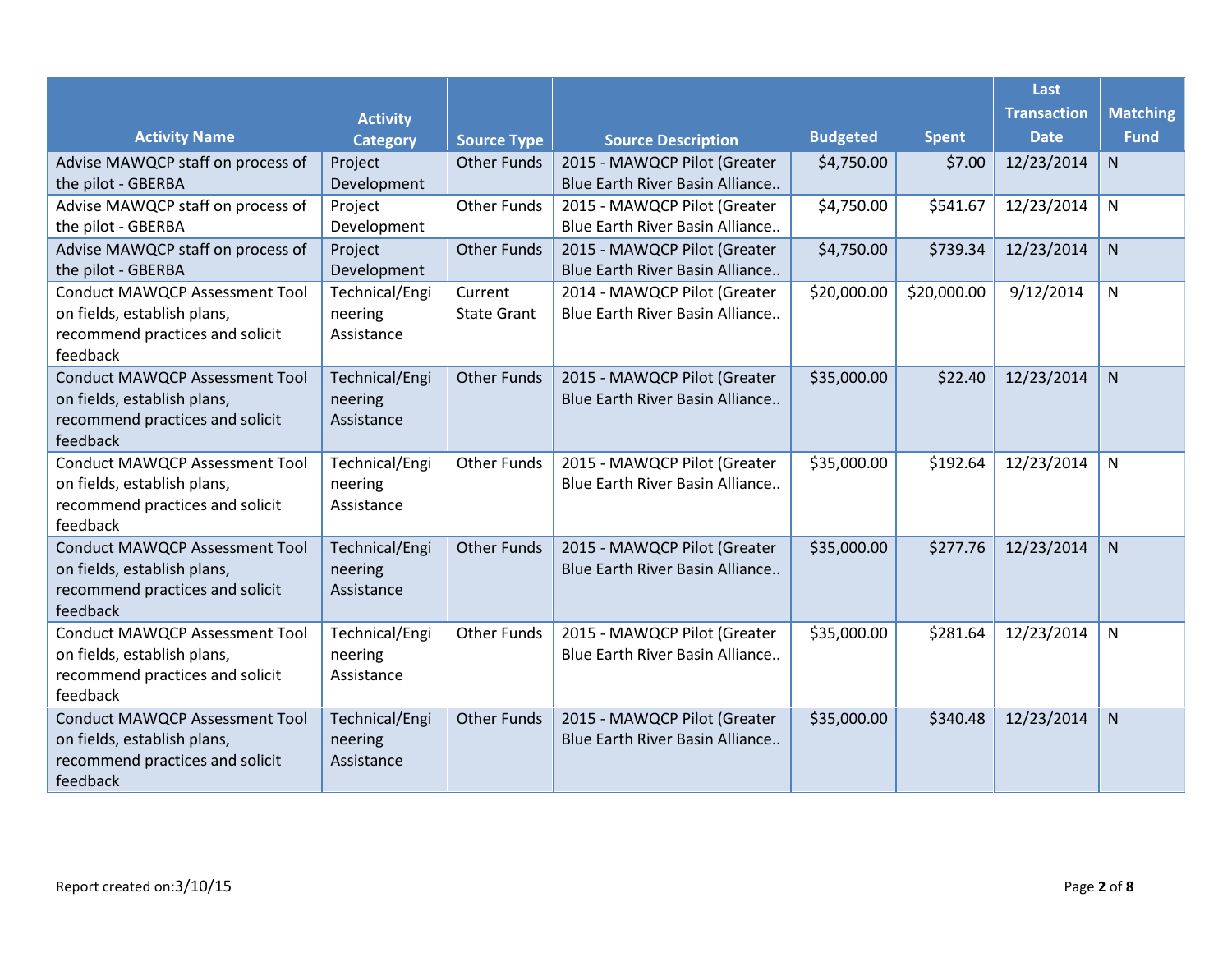|                                                                                                                     |                                         |                               |                                                                 |                 |              | Last               |                 |
|---------------------------------------------------------------------------------------------------------------------|-----------------------------------------|-------------------------------|-----------------------------------------------------------------|-----------------|--------------|--------------------|-----------------|
|                                                                                                                     | <b>Activity</b>                         |                               |                                                                 |                 |              | <b>Transaction</b> | <b>Matching</b> |
| <b>Activity Name</b>                                                                                                | <b>Category</b>                         | <b>Source Type</b>            | <b>Source Description</b>                                       | <b>Budgeted</b> | <b>Spent</b> | <b>Date</b>        | <b>Fund</b>     |
| <b>Conduct MAWQCP Assessment Tool</b><br>on fields, establish plans,<br>recommend practices and solicit<br>feedback | Technical/Engi<br>neering<br>Assistance | <b>Other Funds</b>            | 2015 - MAWQCP Pilot (Greater<br>Blue Earth River Basin Alliance | \$35,000.00     | \$1,226.52   | 12/23/2014         | N               |
| <b>Conduct MAWQCP Assessment Tool</b><br>on fields, establish plans,<br>recommend practices and solicit<br>feedback | Technical/Engi<br>neering<br>Assistance | <b>Other Funds</b>            | 2015 - MAWQCP Pilot (Greater<br>Blue Earth River Basin Alliance | \$35,000.00     | \$3,275.46   | 12/23/2014         | ${\sf N}$       |
| <b>Conduct MAWQCP Assessment Tool</b><br>on fields, establish plans,<br>recommend practices and solicit<br>feedback | Technical/Engi<br>neering<br>Assistance | <b>Other Funds</b>            | 2015 - MAWQCP Pilot (Greater<br>Blue Earth River Basin Alliance | \$35,000.00     | \$3,528.00   | 12/23/2014         | N               |
| <b>Conduct MAWQCP Assessment Tool</b><br>on fields, establish plans,<br>recommend practices and solicit<br>feedback | Technical/Engi<br>neering<br>Assistance | <b>Other Funds</b>            | 2015 - MAWQCP Pilot (Greater<br>Blue Earth River Basin Alliance | \$35,000.00     | \$3,696.19   | 12/23/2014         | N               |
| <b>Conduct MAWQCP Assessment Tool</b><br>on fields, establish plans,<br>recommend practices and solicit<br>feedback | Technical/Engi<br>neering<br>Assistance | <b>Other Funds</b>            | 2015 - MAWQCP Pilot (Greater<br>Blue Earth River Basin Alliance | \$35,000.00     | \$4,506.00   | 12/23/2014         | ${\sf N}$       |
| <b>Conduct MAWQCP Assessment Tool</b><br>on fields, establish plans,<br>recommend practices and solicit<br>feedback | Technical/Engi<br>neering<br>Assistance | <b>Other Funds</b>            | 2015 - MAWQCP Pilot (Greater<br>Blue Earth River Basin Alliance | \$35,000.00     | \$6,767.43   | 12/23/2014         | N               |
| Determine strategies for publicizing<br>the program                                                                 | Project<br>Development                  | Current<br><b>State Grant</b> | 2014 - MAWQCP Pilot (Greater<br>Blue Earth River Basin Alliance | \$5,000.00      | \$5,000.00   | 9/12/2014          | ${\sf N}$       |
| Determine strategies for publicizing<br>the program                                                                 | Project<br>Development                  | <b>Other Funds</b>            | 2015 - MAWQCP Pilot (Greater<br>Blue Earth River Basin Alliance | \$2,000.00      |              |                    | N               |
| Hire Pilot Project Staff                                                                                            | Agricultural<br>Practices               | Current<br><b>State Grant</b> | 2014 - MAWQCP Pilot (Greater<br>Blue Earth River Basin Alliance | \$5,000.00      | \$5,000.00   | 4/11/2014          | N               |
| Hire Pilot Project Staff                                                                                            | Agricultural<br>Practices               | <b>Other Funds</b>            | 2015 - MAWQCP Pilot (Greater<br>Blue Earth River Basin Alliance | \$0.00          |              |                    | N               |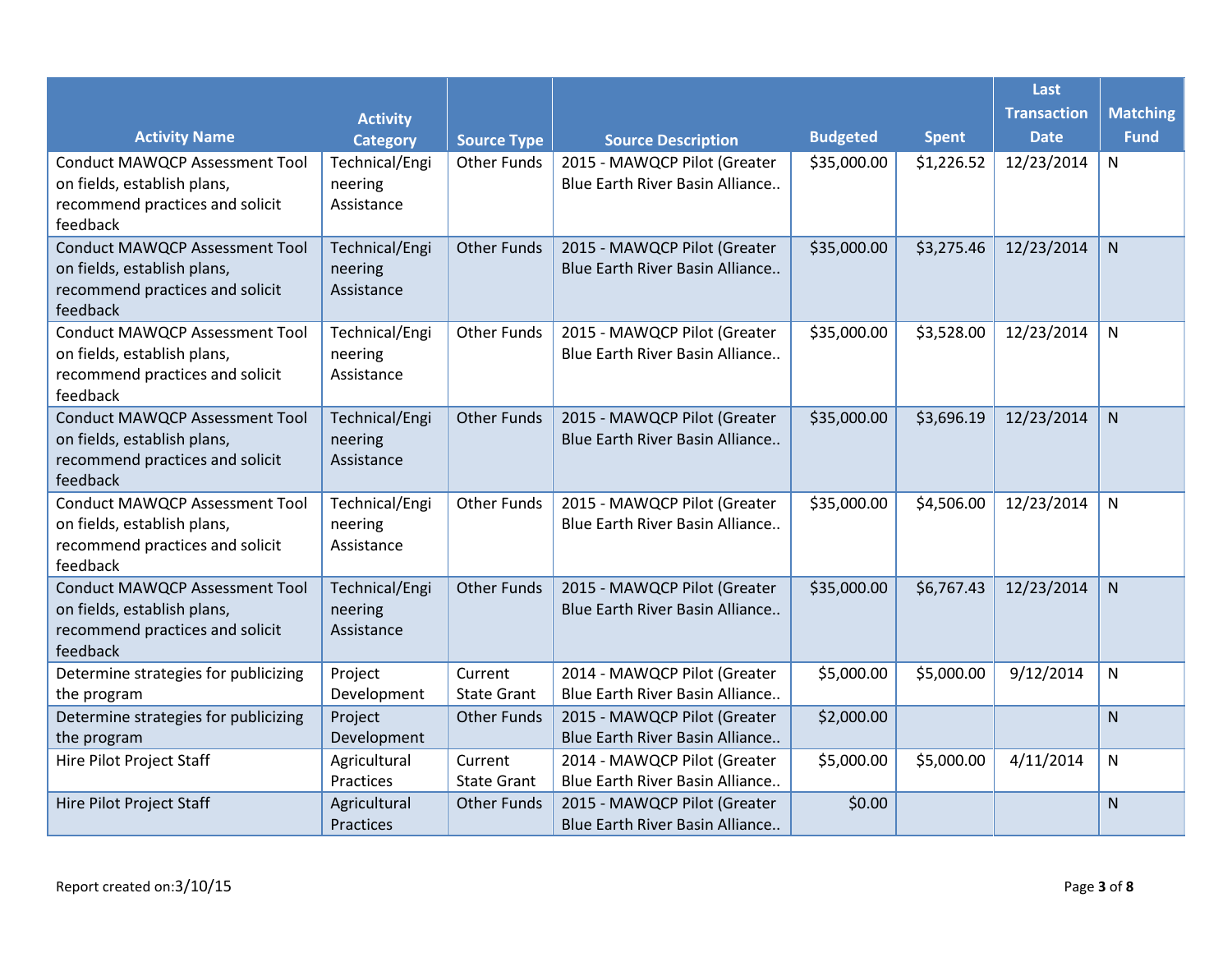|                                      |                 |                    |                                 |                 |              | Last               |                 |
|--------------------------------------|-----------------|--------------------|---------------------------------|-----------------|--------------|--------------------|-----------------|
|                                      | <b>Activity</b> |                    |                                 |                 |              | <b>Transaction</b> | <b>Matching</b> |
| <b>Activity Name</b>                 | <b>Category</b> | <b>Source Type</b> | <b>Source Description</b>       | <b>Budgeted</b> | <b>Spent</b> | <b>Date</b>        | <b>Fund</b>     |
| Identify and contact landowners to   | Project         | Current            | 2014 - MAWQCP Pilot (Greater    | \$0.00          |              |                    | N               |
| promote the program through          | Development     | <b>State Grant</b> | Blue Earth River Basin Alliance |                 |              |                    |                 |
| interviews and certification process |                 |                    |                                 |                 |              |                    |                 |
| Identify and contact landowners to   | Project         | <b>Other Funds</b> | 2015 - MAWQCP Pilot (Greater    | \$0.00          |              |                    | <sub>N</sub>    |
| promote the program through          | Development     |                    | Blue Earth River Basin Alliance |                 |              |                    |                 |
| interviews and certification process |                 |                    |                                 |                 |              |                    |                 |
| Obtain training to administer water  | Education/Info  | Current            | 2014 - MAWQCP Pilot (Greater    | \$0.00          |              |                    | N               |
| quality measurement tool             | rmation         | <b>State Grant</b> | Blue Earth River Basin Alliance |                 |              |                    |                 |
| Obtain training to administer water  | Education/Info  | <b>Other Funds</b> | 2015 - MAWQCP Pilot (Greater    | \$2,000.00      | \$286.45     | 10/15/2014         | N.              |
| quality measurement tool             | rmation         |                    | Blue Earth River Basin Alliance |                 |              |                    |                 |
| Organize and facilitate project      | Project         | Current            | 2014 - MAWQCP Pilot (Greater    | \$0.00          |              |                    | N               |
| advisory committee meetings          | Development     | <b>State Grant</b> | Blue Earth River Basin Alliance |                 |              |                    |                 |
| Organize and facilitate project      | Project         | Other Funds        | 2015 - MAWQCP Pilot (Greater    | \$2,500.00      | \$85.08      | 11/14/2014         | N.              |
| advisory committee meetings          | Development     |                    | Blue Earth River Basin Alliance |                 |              |                    |                 |

## **Activity Details Summary**

| <b>Activity Details</b>   | <b>Total Action Count</b> | <b>Total Activity Mapped</b> | Size / Unit |
|---------------------------|---------------------------|------------------------------|-------------|
|                           |                           |                              |             |
| <b>Indicators Summary</b> |                           |                              |             |
| <b>Indicator Name</b>     | <b>Total Value</b>        | <b>Unit</b>                  |             |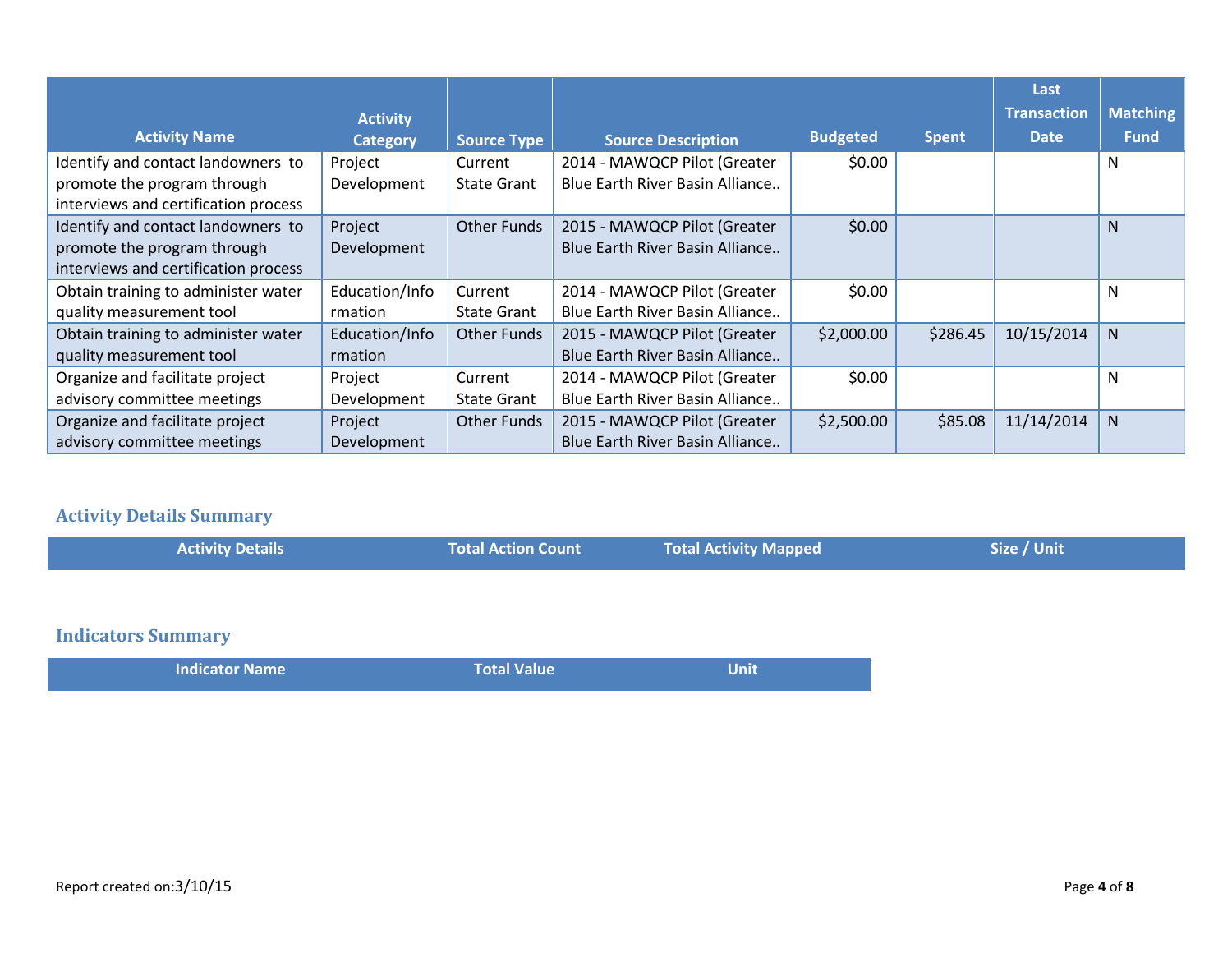### **Grant Activity**

| Grant Activity - Provide bi-weekly progress report to MDA staff & recommended changes to work plan for 2nd quarter |                                                                                                   |  |  |
|--------------------------------------------------------------------------------------------------------------------|---------------------------------------------------------------------------------------------------|--|--|
| <b>Description</b>                                                                                                 | Provide bi-weekly progress report to MDA staff & recommended changes to work plan for 2nd quarter |  |  |
| <b>Category</b>                                                                                                    | ADMINISTRATION/COORDINATION                                                                       |  |  |
| <b>Start Date</b>                                                                                                  | <b>End Date</b>                                                                                   |  |  |
| <b>Rates and Hours</b>                                                                                             |                                                                                                   |  |  |
| <b>Actual Results</b>                                                                                              |                                                                                                   |  |  |

| Grant Activity - Advise MAWQCP staff on process of the pilot - GBERBA |                                             |  |  |
|-----------------------------------------------------------------------|---------------------------------------------|--|--|
| <b>Description</b>                                                    | Advise MAWQCP staff on process of the pilot |  |  |
| <b>Category</b>                                                       | PROJECT DEVELOPMENT                         |  |  |
| Start Date                                                            | <b>End Date</b>                             |  |  |
| <b>Rates and Hours</b>                                                |                                             |  |  |
| <b>Actual Results</b>                                                 |                                             |  |  |

|                        | <b>Grant Activity - Conduct MAWQCP Assessment Tool on fields, establish plans, recommend practices and solicit feedback</b> |
|------------------------|-----------------------------------------------------------------------------------------------------------------------------|
| <b>Description</b>     | With willing landowners, conduct MAWQCP Assessment Tool, establish comprehensive conservation plans, recommend              |
|                        | practices, and solicit feedback on the certification process.                                                               |
| <b>Category</b>        | TECHNICAL/ENGINEERING ASSISTANCE                                                                                            |
| <b>Start Date</b>      | <b>End Date</b>                                                                                                             |
| <b>Rates and Hours</b> |                                                                                                                             |
| Actual Results         |                                                                                                                             |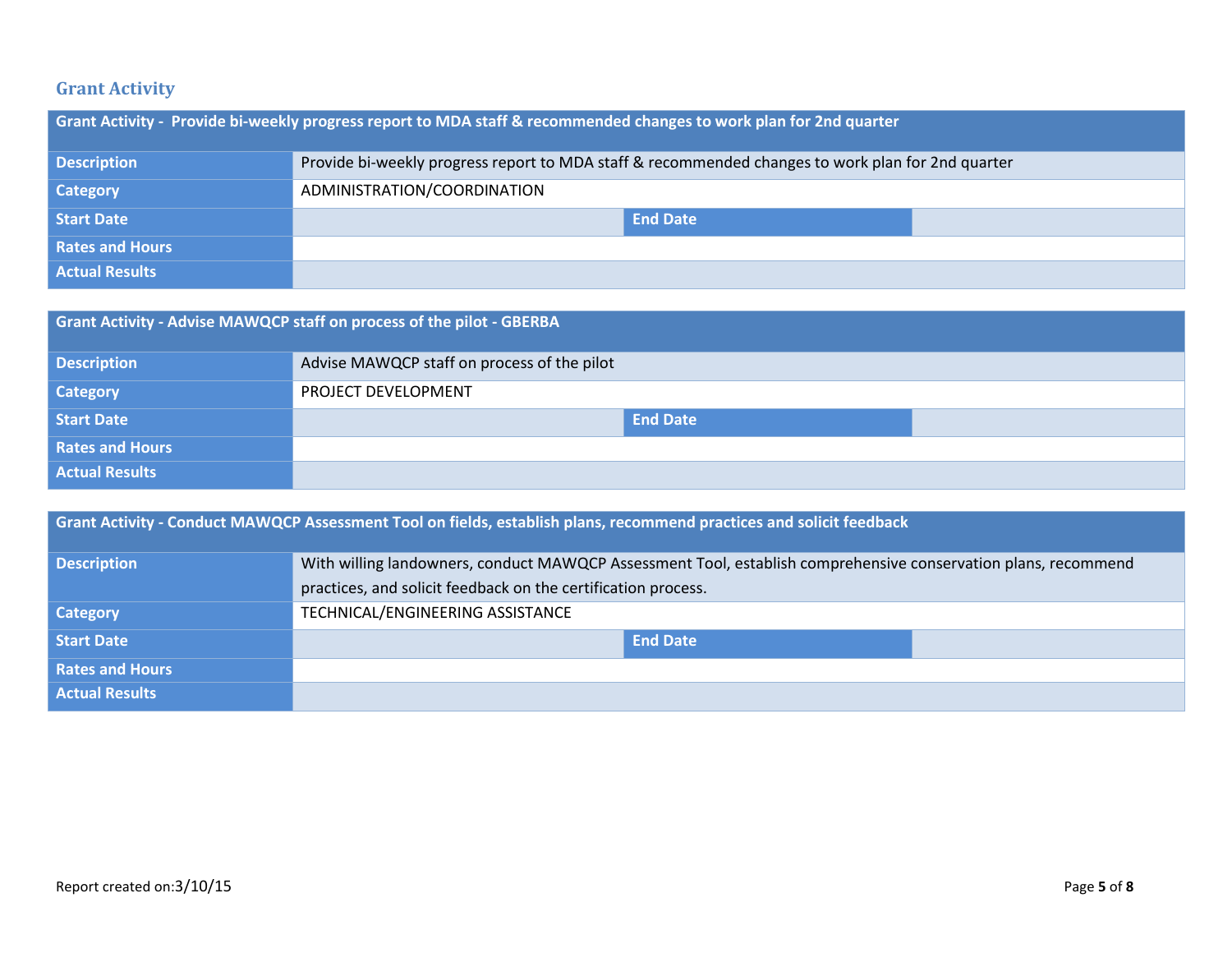| <b>Grant Activity - Determine strategies for publicizing the program</b> |                                                  |  |  |  |
|--------------------------------------------------------------------------|--------------------------------------------------|--|--|--|
| <b>Description</b>                                                       | Determine strategies for publicizing the program |  |  |  |
| <b>Category</b>                                                          | PROJECT DEVELOPMENT                              |  |  |  |
| Start Date                                                               | <b>End Date</b>                                  |  |  |  |
| Rates and Hours                                                          |                                                  |  |  |  |
| <b>Actual Results</b>                                                    |                                                  |  |  |  |

| <b>Grant Activity - Hire Pilot Project Staff</b> |                               |  |  |  |
|--------------------------------------------------|-------------------------------|--|--|--|
| <b>Description</b>                               | Hire Pilot Project Staff      |  |  |  |
| <b>Category</b>                                  | <b>AGRICULTURAL PRACTICES</b> |  |  |  |
| <b>Start Date</b>                                | <b>End Date</b>               |  |  |  |
| <b>Rates and Hours</b>                           |                               |  |  |  |
| <b>Actual Results</b>                            |                               |  |  |  |

| Grant Activity - Identify and contact landowners to promote the program through interviews and certification process |                                                                                                     |  |  |  |
|----------------------------------------------------------------------------------------------------------------------|-----------------------------------------------------------------------------------------------------|--|--|--|
| <b>Description</b>                                                                                                   | Identify and contact landowners to promote the program through interviews and certification process |  |  |  |
| <b>Category</b>                                                                                                      | PROJECT DEVELOPMENT                                                                                 |  |  |  |
| Start Date                                                                                                           | <b>End Date</b>                                                                                     |  |  |  |
| <b>Rates and Hours</b>                                                                                               |                                                                                                     |  |  |  |
| <b>Actual Results</b>                                                                                                |                                                                                                     |  |  |  |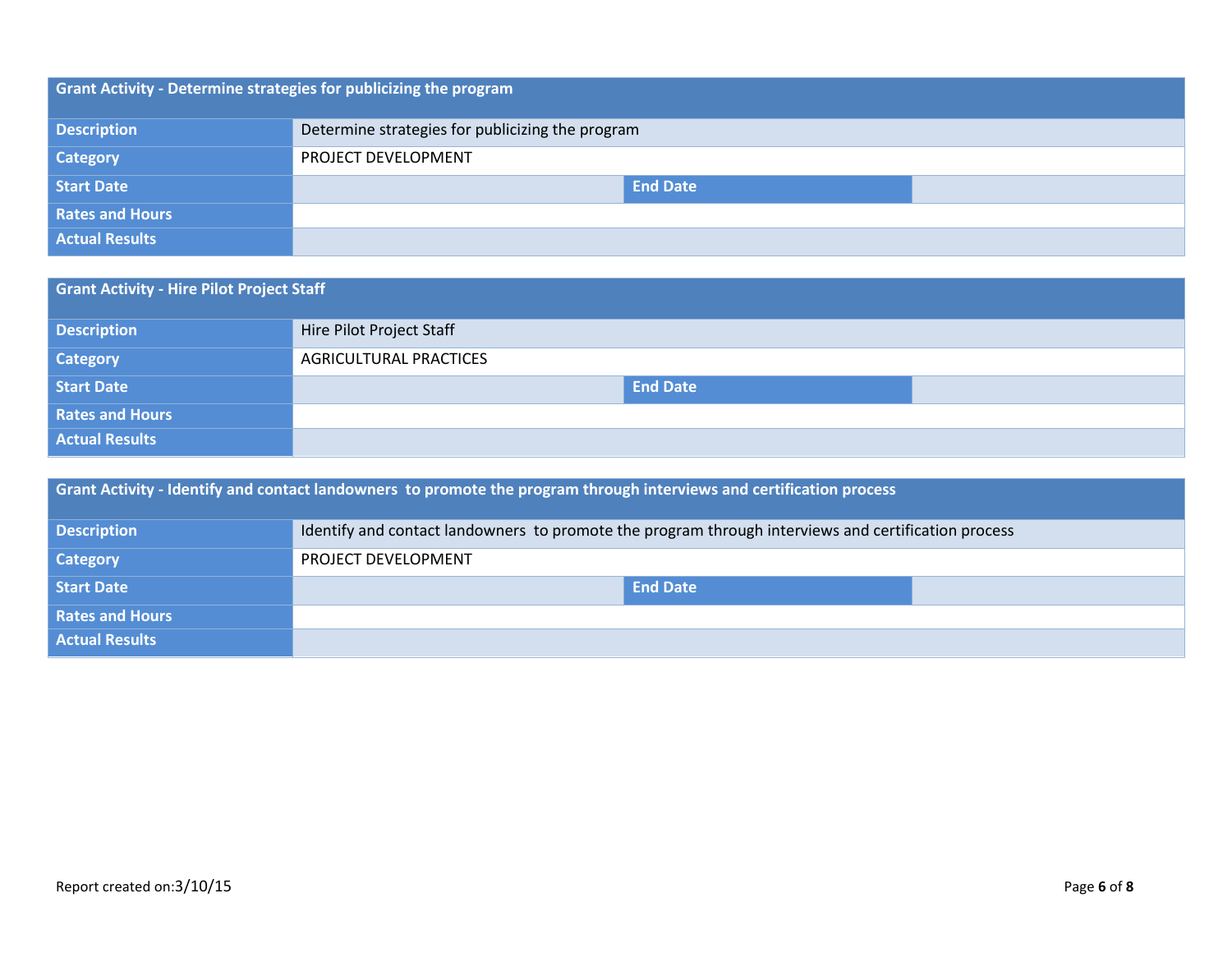| <b>Grant Activity - Obtain training to administer water quality measurement tool</b> |                                                                                                       |  |  |  |
|--------------------------------------------------------------------------------------|-------------------------------------------------------------------------------------------------------|--|--|--|
| <b>Description</b>                                                                   | Obtain training to administer water quality measurement tool & other related certification procedures |  |  |  |
| <b>Category</b>                                                                      | EDUCATION/INFORMATION                                                                                 |  |  |  |
| Start Date                                                                           | <b>End Date</b>                                                                                       |  |  |  |
| <b>Rates and Hours</b>                                                               |                                                                                                       |  |  |  |
| <b>Actual Results</b>                                                                |                                                                                                       |  |  |  |

| <b>Grant Activity - Organize and facilitate project advisory committee meetings</b> |                                                             |  |  |  |
|-------------------------------------------------------------------------------------|-------------------------------------------------------------|--|--|--|
| <b>Description</b>                                                                  | Organize and facilitate project advisory committee meetings |  |  |  |
| <b>Category</b>                                                                     | PROJECT DEVELOPMENT                                         |  |  |  |
| Start Date                                                                          | <b>End Date</b>                                             |  |  |  |
| <b>Rates and Hours</b>                                                              |                                                             |  |  |  |
| <b>Actual Results</b>                                                               |                                                             |  |  |  |

### **Grant Attachments**

| <b>Document Name</b>                          | <b>Document Type</b>      | <b>Description</b>                                            |
|-----------------------------------------------|---------------------------|---------------------------------------------------------------|
| 2014 MAWQCP Pilot                             | <b>Grant Agreement</b>    | 2014 MAWQCP Pilot - Greater Blue Earth River Basin Alliance   |
| 2014 MAWQCP Pilot executed                    | <b>Grant Agreement</b>    | 2014 MAWQCP Pilot - Greater Blue Earth River Basin Alliance   |
| <b>All Details Report</b>                     | <b>Workflow Generated</b> | Workflow Generated - All Details Report - 01/31/2014          |
| <b>All Details Report</b>                     | <b>Workflow Generated</b> | Workflow Generated - All Details Report - 02/14/2014          |
| Disbursement Journal - Elm Creek - Updated 5- | Grant                     | 2014 - MAWQCP Pilot (Greater Blue Earth River Basin Alliance) |
| $31 - 14$                                     |                           |                                                               |
| Disbursement Journal - Elm Creek - Updated 6- | Grant                     | 2014 - MAWQCP Pilot (Greater Blue Earth River Basin Alliance) |
| $30 - 14$                                     |                           |                                                               |
| Disbursement Journal - Elm Creek - Updated 7- | Grant                     | 2014 - MAWQCP Pilot (Greater Blue Earth River Basin Alliance) |
| $31 - 14$                                     |                           |                                                               |
| Disbursement Journal - Elm Creek - Updated 8- | Grant                     | 2014 - MAWQCP Pilot (Greater Blue Earth River Basin Alliance) |
| $31 - 14$                                     |                           |                                                               |